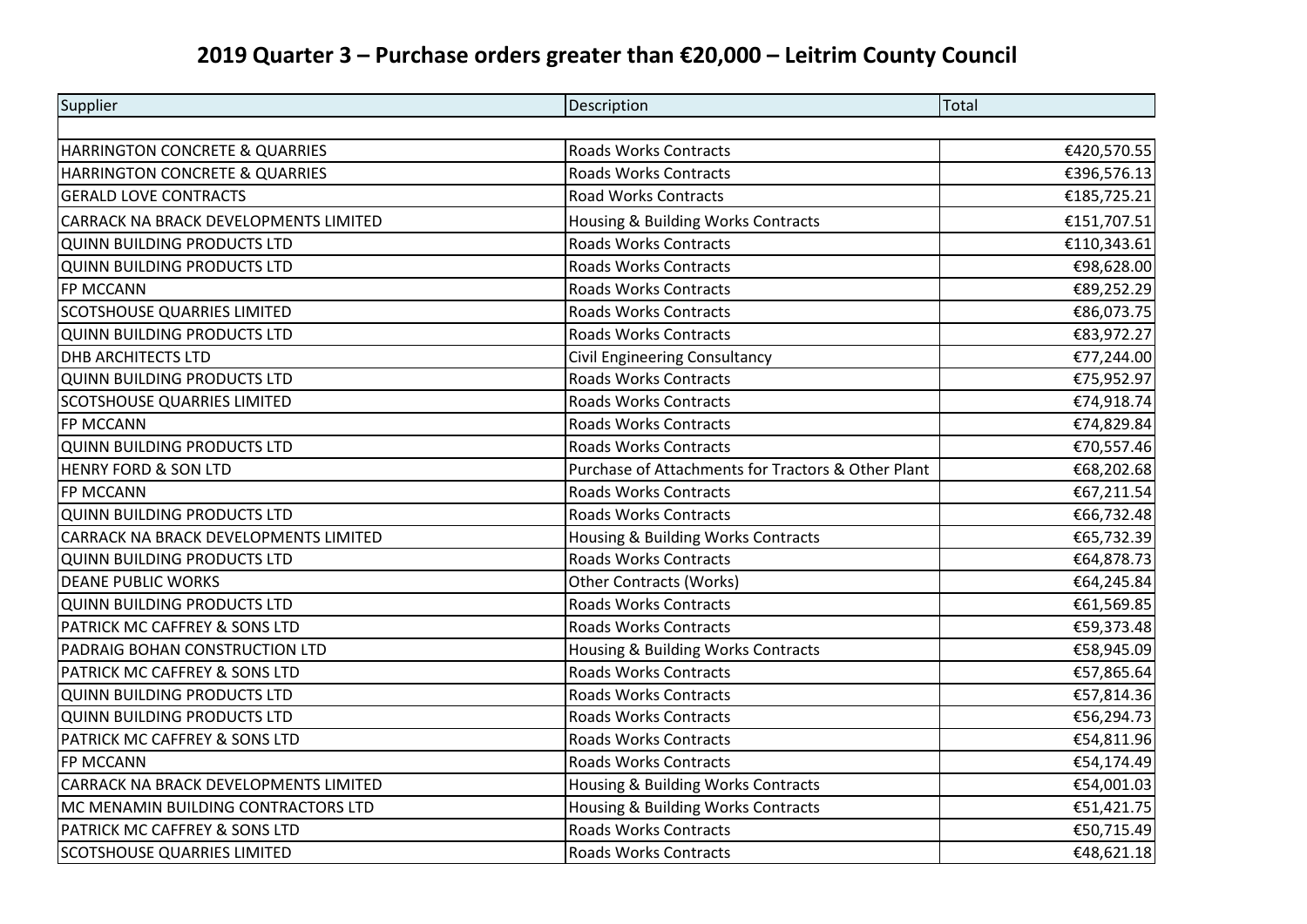## **2019 Quarter 3 – Purchase orders greater than €20,000 – Leitrim County Council**

| Supplier                                                | Description                                        | Total      |
|---------------------------------------------------------|----------------------------------------------------|------------|
| <b>QUINN BUILDING PRODUCTS LTD</b>                      | <b>Roads Works Contracts</b>                       | €44,333.55 |
| <b>ROMAQUIP LTD</b>                                     | Purchase of Attachments for Tractors & Other Plant | €43,821.46 |
| TH CONTRACTORS LTD                                      | Housing & Building Works Contracts                 | €43,805.65 |
| QUINN BUILDING PRODUCTS LTD                             | <b>Roads Works Contracts</b>                       | €43,494.49 |
| CARRACK NA BRACK DEVELOPMENTS LIMITED                   | Housing & Building Works Contracts                 | €42,218.03 |
| <b>QUINN BUILDING PRODUCTS LTD</b>                      | <b>Roads Works Contracts</b>                       | €42,104.46 |
| FP MCCANN                                               | <b>Roads Works Contracts</b>                       | €41,106.78 |
| PATRICK MC CAFFREY & SONS LTD                           | <b>Roads Works Contracts</b>                       | €41,072.56 |
| <b>SCOTSHOUSE QUARRIES LIMITED</b>                      | <b>Roads Works Contracts</b>                       | €38,937.42 |
| JOHN F HANLEY FARM EQUIPMENT LTD                        | Surface Paving, Fencing & Landscaping Services/Wor | €37,140.61 |
| <b>QUINN BUILDING PRODUCTS LTD</b>                      | <b>Roads Works Contracts</b>                       | €36,938.89 |
| SHERIDAN WOODS ARCHITECTS AND URBAN PLANNERS            | <b>Architectural Consultancy</b>                   | €35,532.24 |
| <b>VINCENT HANNON &amp; ASSOCIATES</b>                  | <b>Architectural Consultancy</b>                   | €35,531.11 |
| <b>EARLEY BROTHERS CONSTRUCTION</b>                     | Housing & Building Works Contracts                 | €35,140.17 |
| <b>QUINN BUILDING PRODUCTS LTD</b>                      | <b>Roads Works Contracts</b>                       | €35,089.55 |
| PATRICK MC CAFFREY & SONS LTD                           | <b>Roads Works Contracts</b>                       | €34,606.06 |
| <b>QUINN BUILDING PRODUCTS LTD</b>                      | <b>Roads Works Contracts</b>                       | €33,964.15 |
| FP MCCANN                                               | <b>Roads Works Contracts</b>                       | €31,827.83 |
| FP MCCANN                                               | <b>Roads Works Contracts</b>                       | €30,756.48 |
| <b>COONEY ARCHITECTS LTD</b>                            | <b>Architectural Consultancy</b>                   | €30,750.00 |
| PATRICK MC CAFFREY & SONS LTD                           | <b>Roads Works Contracts</b>                       | €30,313.02 |
| FP MCCANN                                               | <b>Roads Works Contracts</b>                       | €29,487.00 |
| <b>QUINN BUILDING PRODUCTS LTD</b>                      | <b>Roads Works Contracts</b>                       | €29,092.91 |
| PATRICK MC CAFFREY & SONS LTD                           | <b>Roads Works Contracts</b>                       | €28,951.99 |
| <b>PROCAD</b>                                           | Software Development, Installation, Maintenance an | €28,689.75 |
| <b>QUINN BUILDING PRODUCTS LTD</b>                      | <b>Roads Works Contracts</b>                       | €27,955.50 |
| HIGH PRECISION MOTOR PRODUCTS LTD.                      | Purchase of Attachments for Tractors & Other Plant | €27,949.29 |
| PATRICK MC CAFFREY & SONS LTD                           | <b>Roads Works Contracts</b>                       | €26,669.28 |
| PAT DALY CONTRACTORS LTD                                | Hire of Lorry/Haulage With Operator                | €24,735.43 |
| PATRICK J TOBIN & CO LTD T/A TOBIN CONSULTING ENGINEERS | <b>Civil Engineering Consultancy</b>               | €24,354.00 |
| MC MENAMIN BUILDING CONTRACTORS LTD                     | Housing & Building Works Contracts                 | €24,226.23 |
| JOHN MC GANN T/A MC GANN CONSTRUCTION                   | Housing & Building Works Contracts                 | €23,505.85 |
| <b>FEELYSTONE BOYLE LTD.</b>                            | <b>Fittings Supplies</b>                           | €22,885.01 |
| <b>ULSTER UNIVERSITY</b>                                | Other Non-OGP Related Products & services          | €22,627.08 |